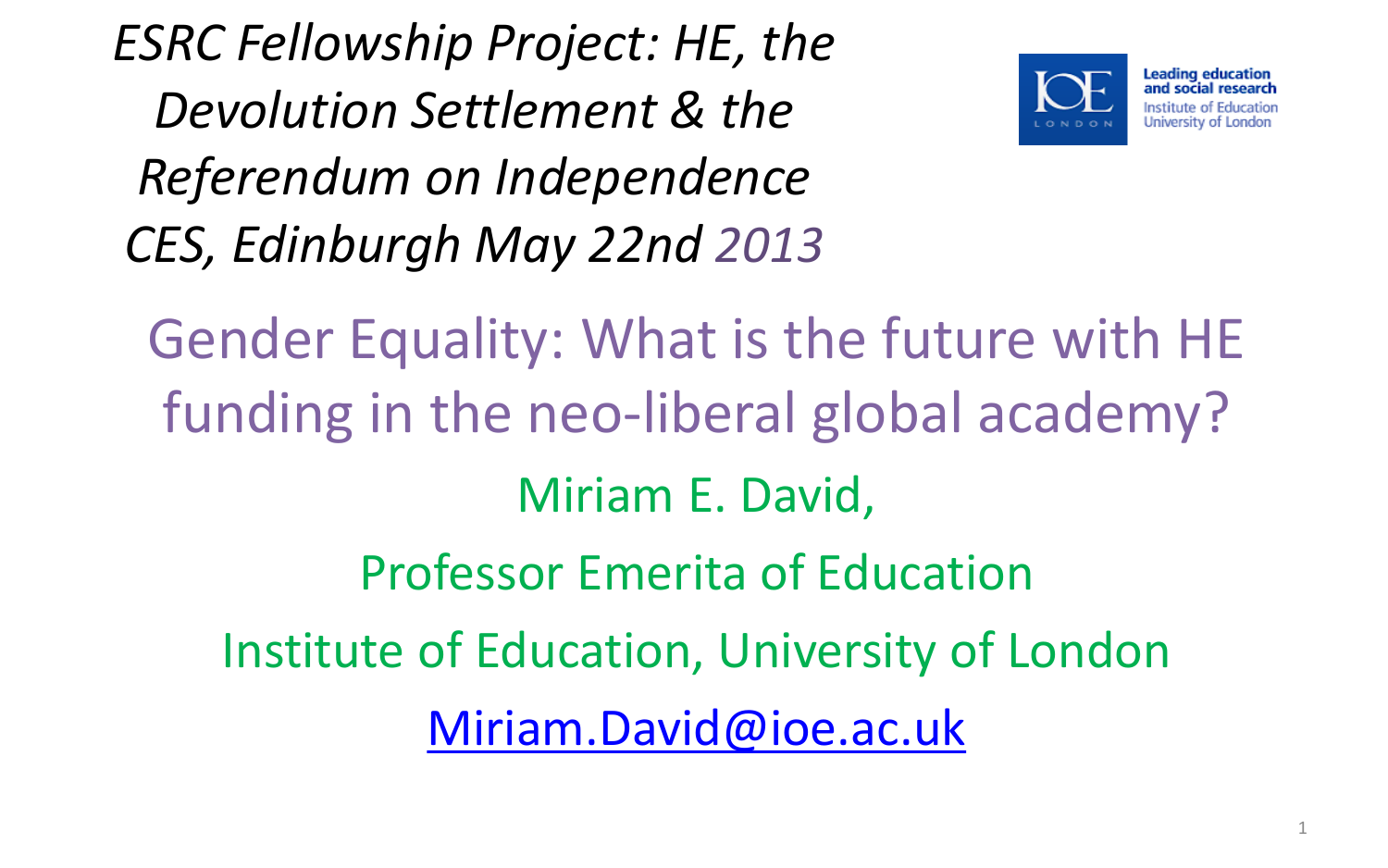# HE funding in England: Summary of my presentation for CREID

- Sideways glance at HE funding in England as to impacts on:
- Questions of democracy and representation
- Issues to do with both academic staff & students (ug & pg)
- Focus especially on *equality gender*, *class and/or 'first-inthe-family'* or first generation (US term) to go to university
- Draw on my forthcoming book on *feminist academics*
- International evidence about changing forms of gender equality amongst students, doctoral researchers and academic labour market

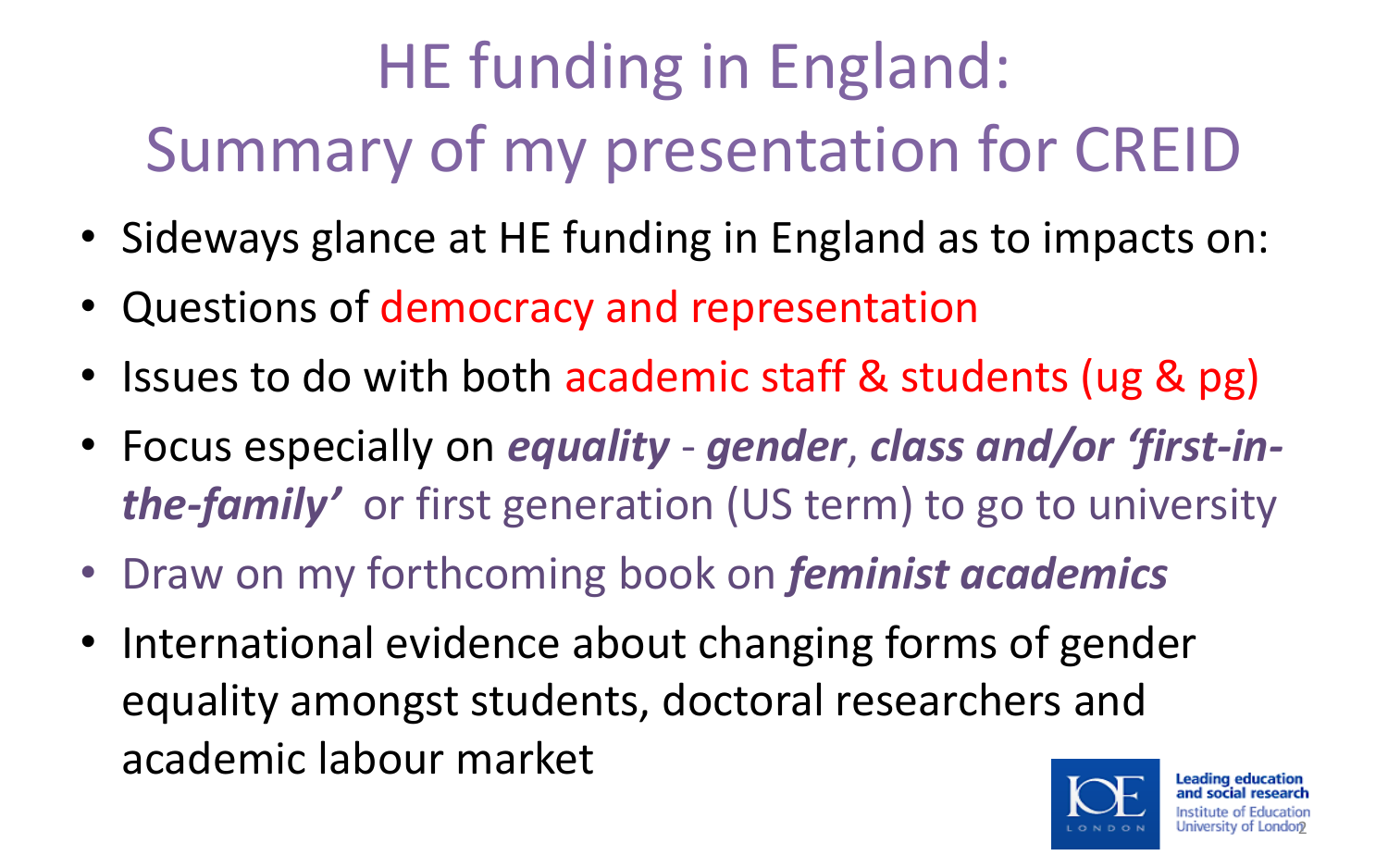# *Feminism, gender & universities: politics, passion and pedagogies* **(2013, in press)**

- Reflects on feminists' activism in global academe last 50 years
- What has been achieved by academic feminism as both a political and an educational project?
- Has it transformed women's lives in the direction of gender equality and gendered power relations?
- What remains to be done, given paradoxical social and political transformations towards gender equality?
- Given global neo-liberalism what should be undone and refashioned towards a feminist-friendly future?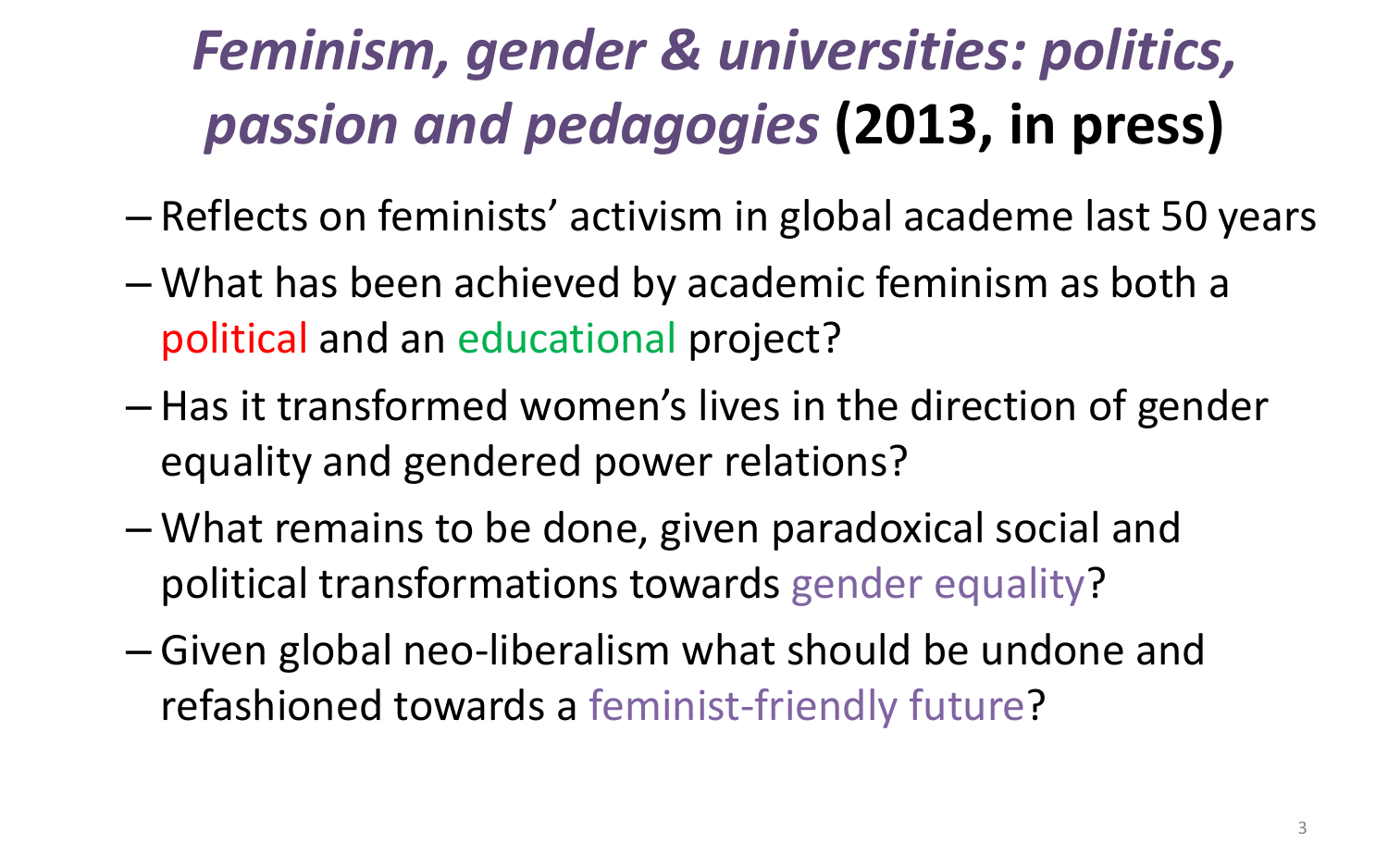#### *Exploring feminist transformations in academe*

- Social scientist, sociologist of education with a feminist perspective on gender and higher education
- Life history or collective memoir of international academic feminism and activism in 'the global north'
- Conversations/interviews with academic feminists in education and social sciences across the generations
- Developed narrative account of academic feminism
- Critique of gender equality as misogynistic 'numbers game' and so not achieved in global academe, *nor UK/England*
- How transform 'patriarchal rules of the game' in neo-liberal global university for the future?

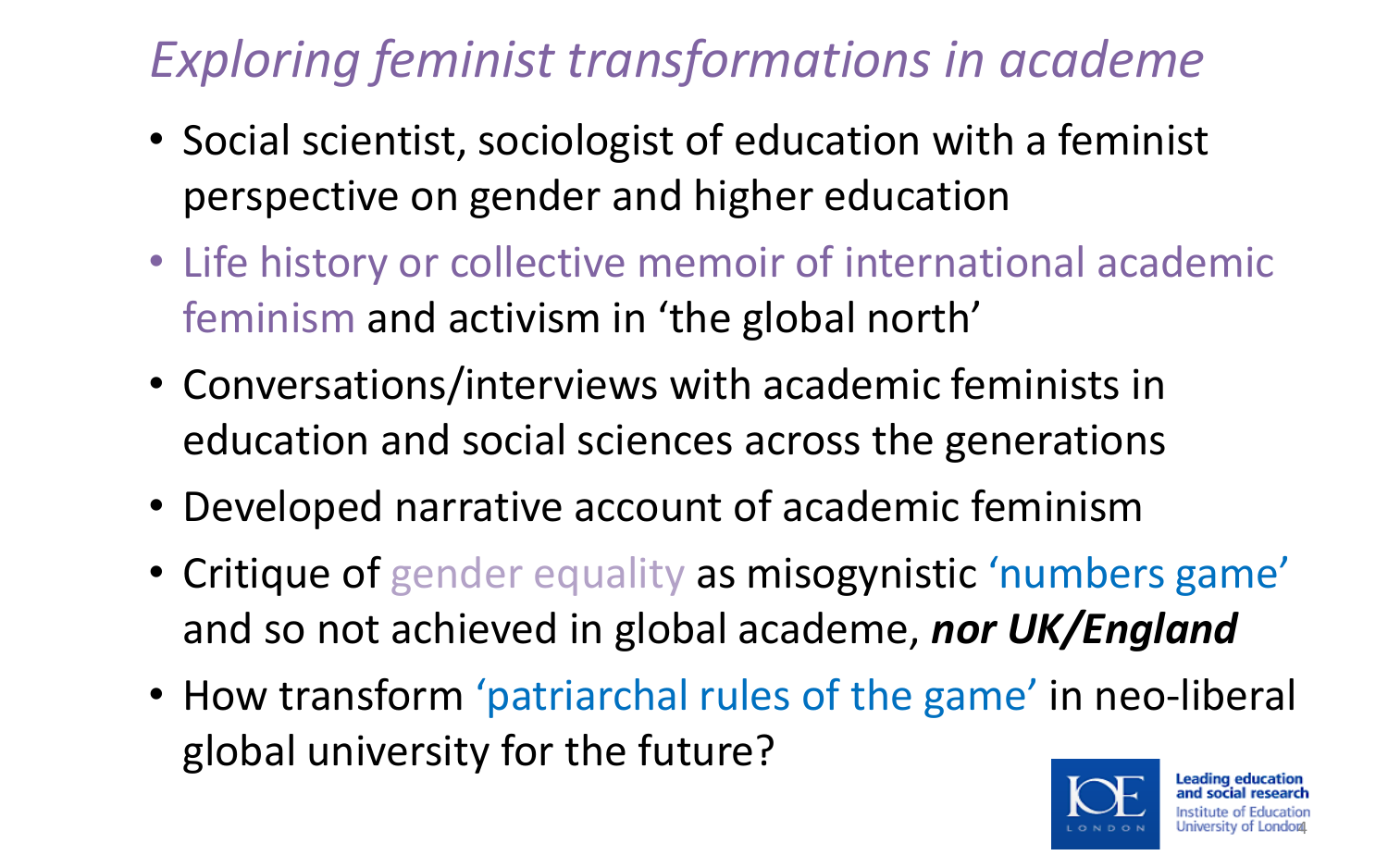# *Feminist reflections on transformations in global academe 1*

• Over last 50 years, massive changes in women's lives – education and employment eg in UK Robbins report, 1963 • 50 years since the publication of *The Feminine Mystique*  by Betty Friedan starting CR groups and NOW in USA

• *'the problem that has no name'*: university-educated women's dissatisfaction with lives as housewives/mothers •By the early 1970s countless pamphlets and books •Women as feminists began to enter academe as teachers and researchers: political project of women's liberation? •Part of much broader transformation of HE globally and nationally but where is gender equality in UK, & England?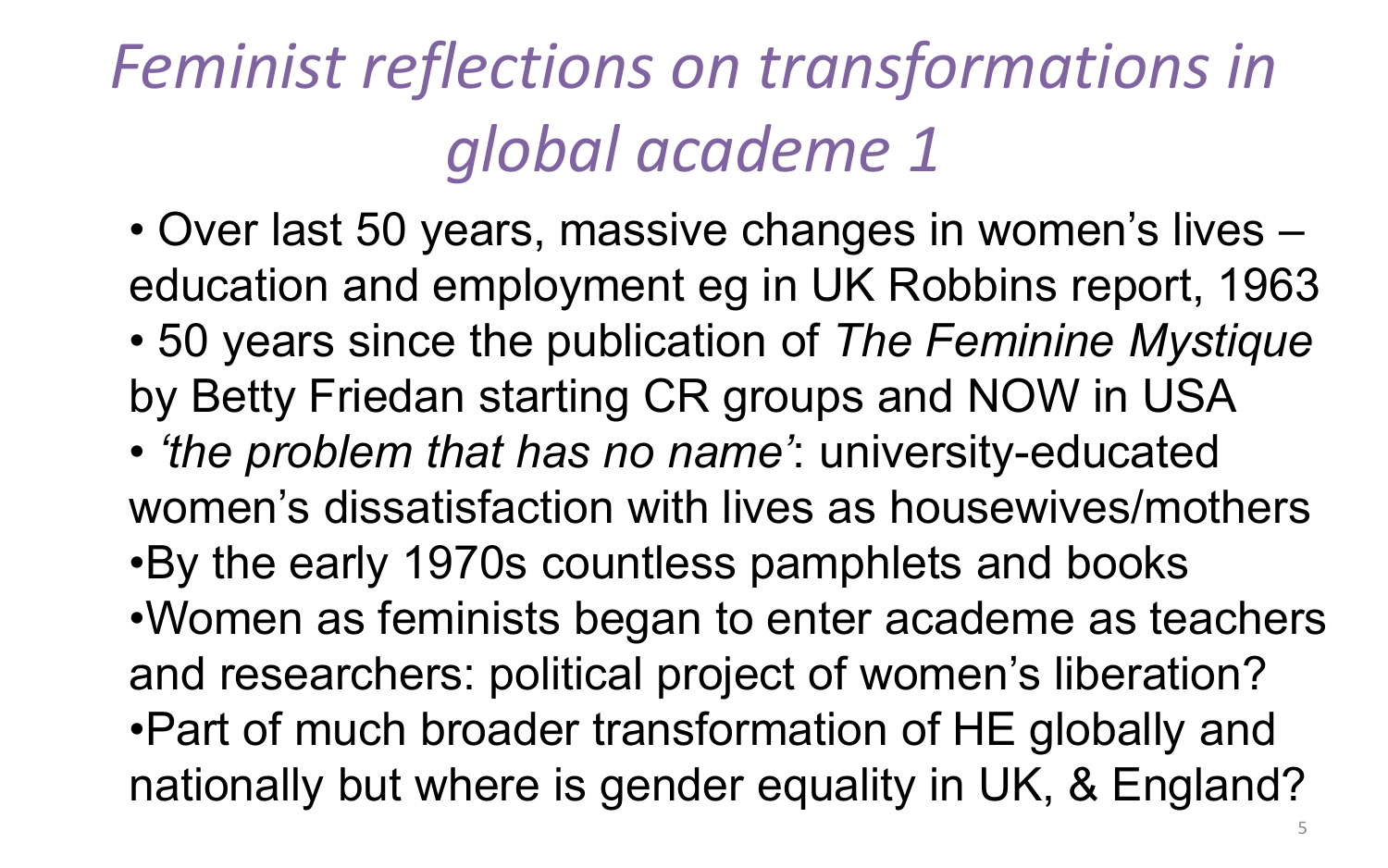*Feminist reflections on transformations in global academe 2: Malala's vital lesson?*  Expansions of HE and 'academic capitalism' (Slaughter and Rhoades 2004) but is academic feminism secure? •Gender-violence and sexual abuse or harassment: Malala Yousafzai shot fighting for girls' education in Pakistan October 2012 miraculous recovery in Birmingham she is now being educated & has been nominated for the Nobel peace prize. •The new US Secretary of State, John Kerry, (*Evening Standard,* 8.3.13, p. 14) *Malala's vital lesson for US foreign policy* '*the US believes gender equality is critical to our shared goals of prosperity, and peace, and why investing in women and girls worldwide is critical to advancing US foreign policy'.*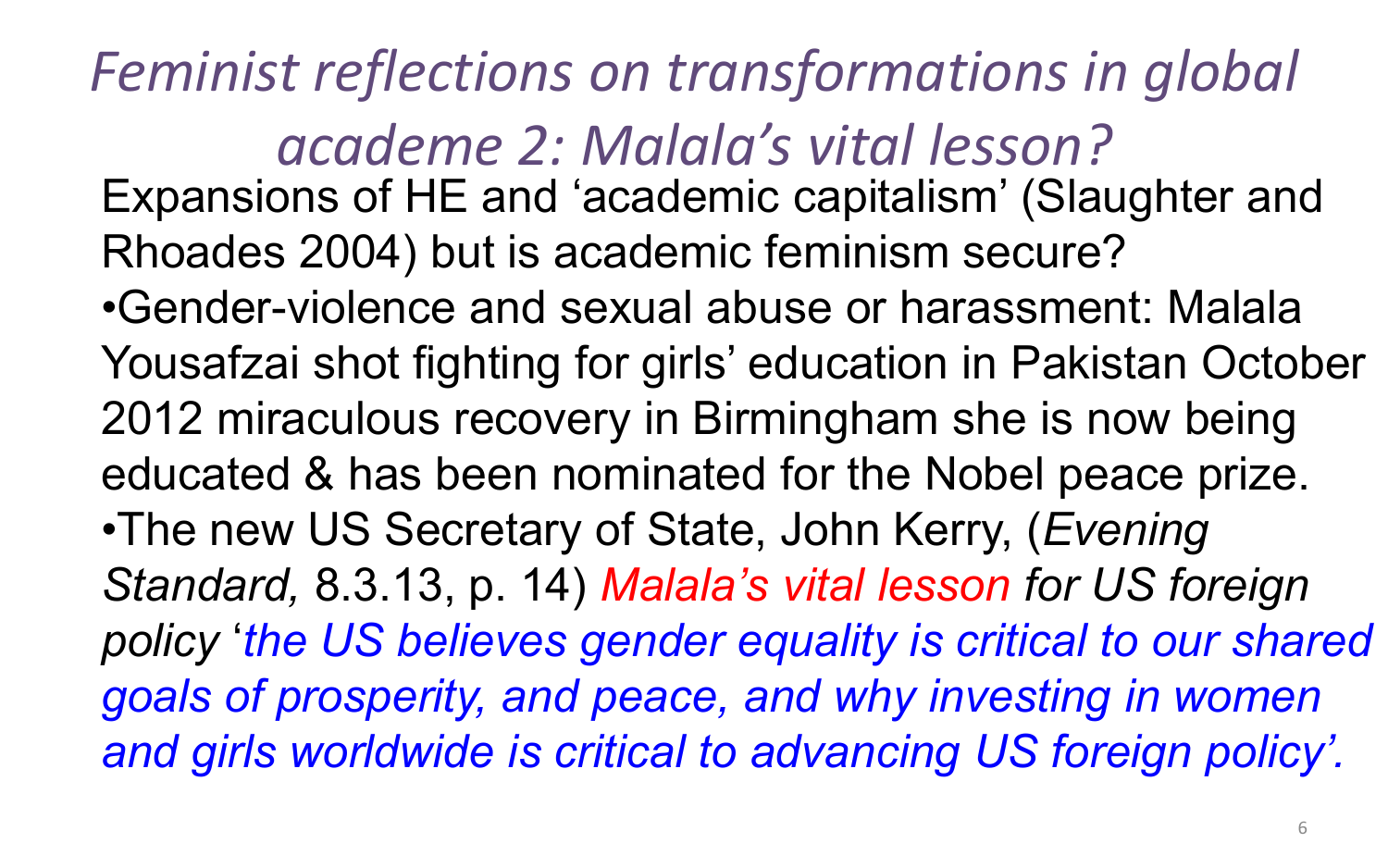#### *The Evidence or Research on Global Equalities in Education*

• In March 2012, UNESCO (the United Nations Educational, Scientific and Cultural Organisation) published its *World Atlas of Gender Equality in Education* for the first time ever. ([http://tinyurl.com/crqys2y\)](http://tinyurl.com/crqys2y). This contains exciting and upto-date information – in colour – about global educational opportunities. It signals how, as a result of women's campaigning for educational change over the last 30-40 years, *gender equality is now firmly on the international agenda.*

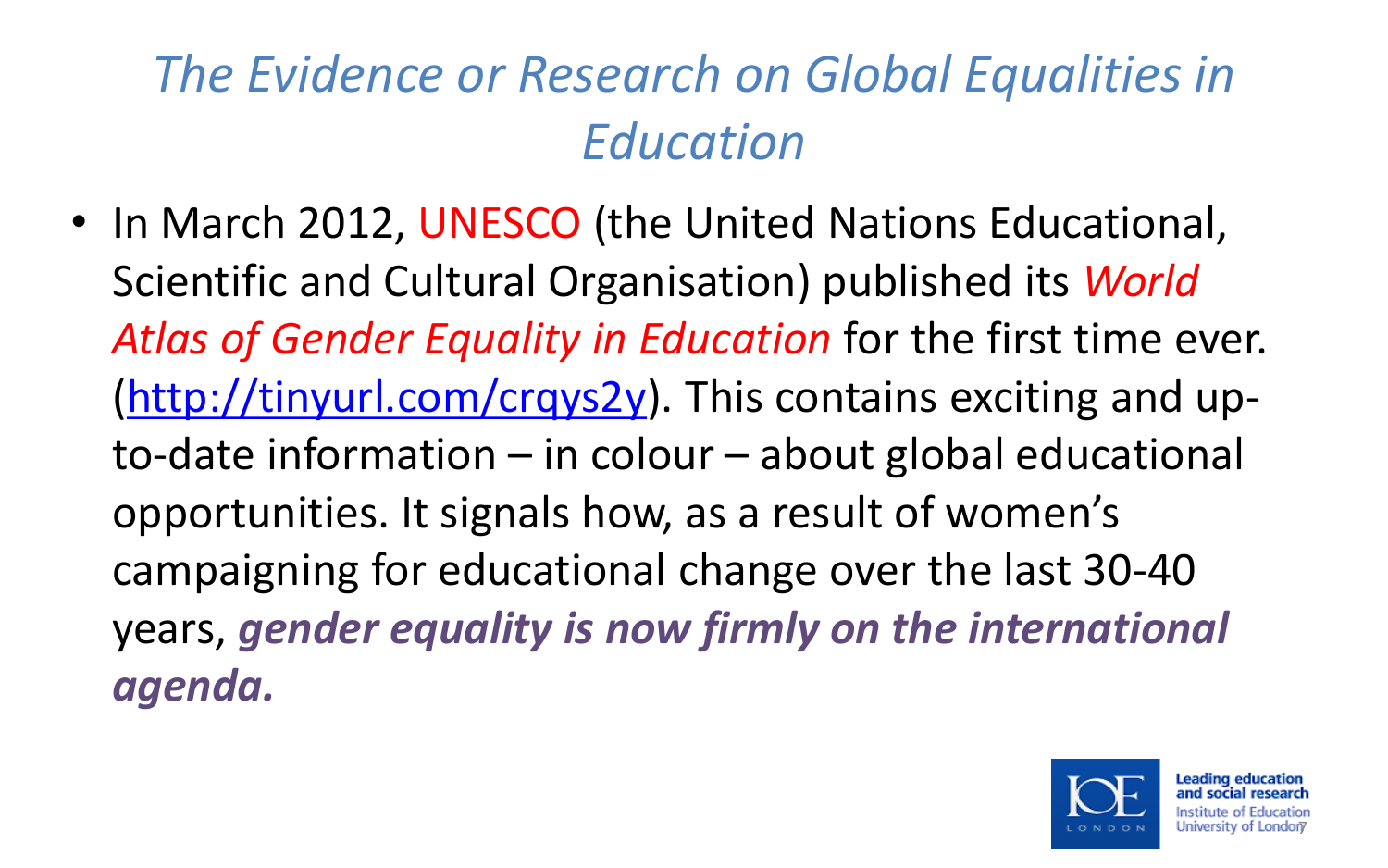#### *The Evidence or Research on Equalities in Education 2*

- The director-general of UNESCO, Irina Bokova, argues on the first page of the Atlas foreword:
- *'… Girls and women remain deprived of full and equal opportunities for education. There has been progress towards parity at the primary level, but this tapers off at the secondary level in developing regions. The global economic crisis is deepening inequalities, made worse by cuts in education budgets and stagnating development support…'*

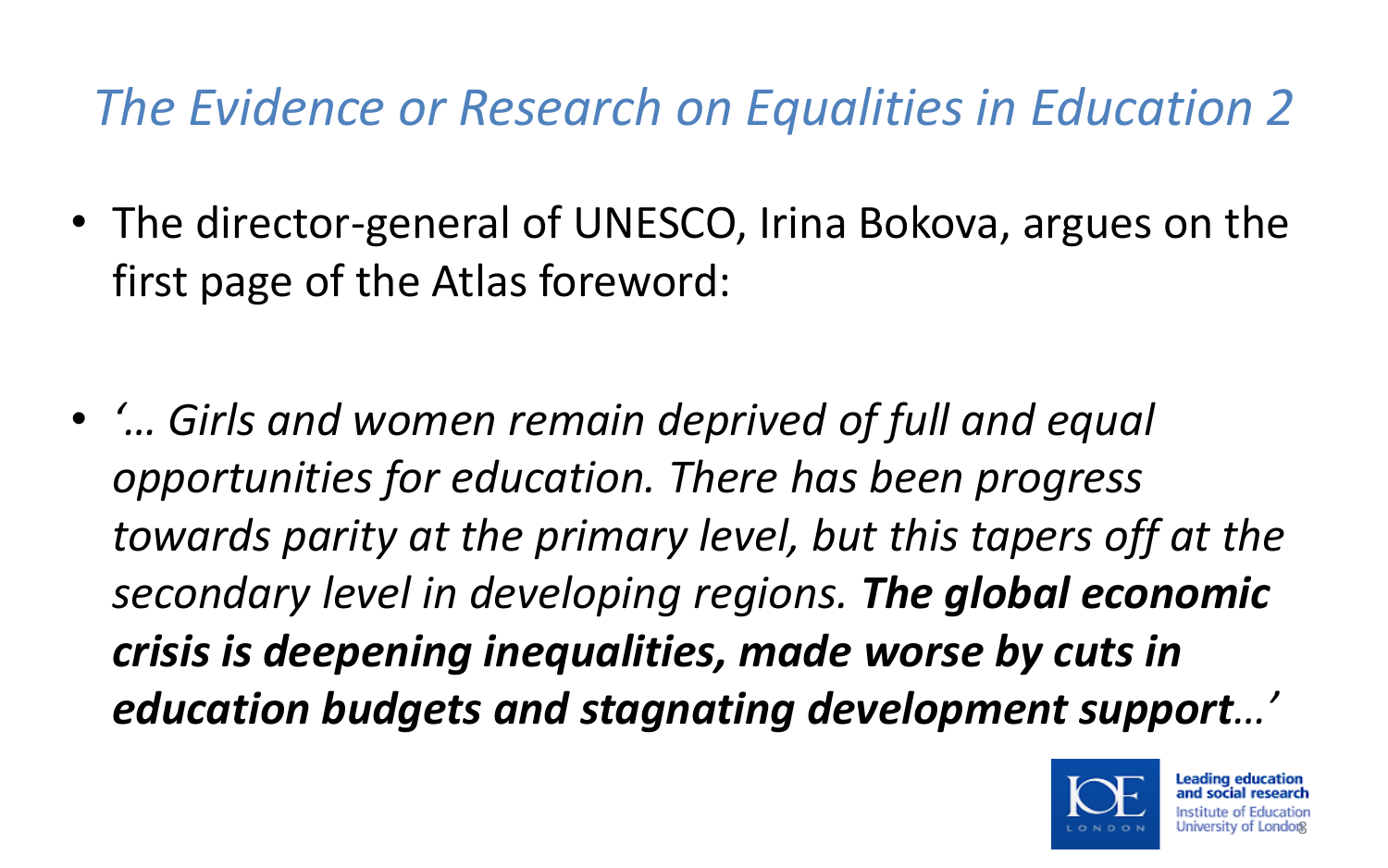### UN commitment to gender equality in education

• *A closely related theme … has been that of gender equality in education. From the outset, the global community has recognized that educating girls and women is an imperative, not only as a matter of respecting a basic human right for half the population but as a powerful and necessary first step to achieving the broader goals of EFA.'*

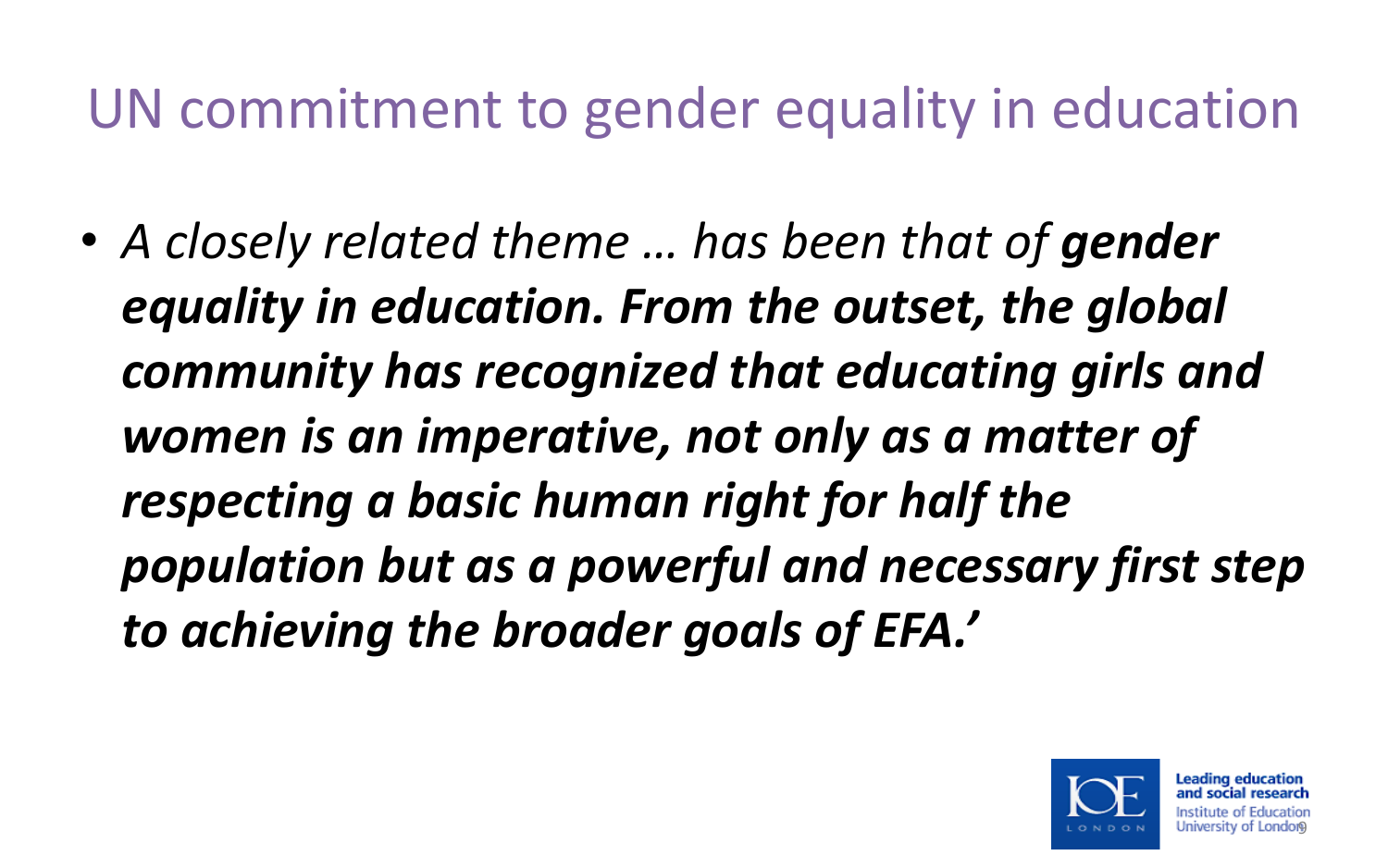#### *Overall pattern is clear*: *increasing enrolments in HE*

*'…enormous growth in educational opportunities and literacy levels throughout the world over the last four decades…* 

*the capacity of the world's educational systems more than doubled – from 647 million students in 1970 to 1,397 million in 2009. Enrolments increased from 418 to 702 million pupils at the primary level, from 196 to 531 million at the secondary level, and* 

*from 33 to 164 million in higher education… 1970-2009* (Atlas, 2012, p9) – A fivefold increase in global HE

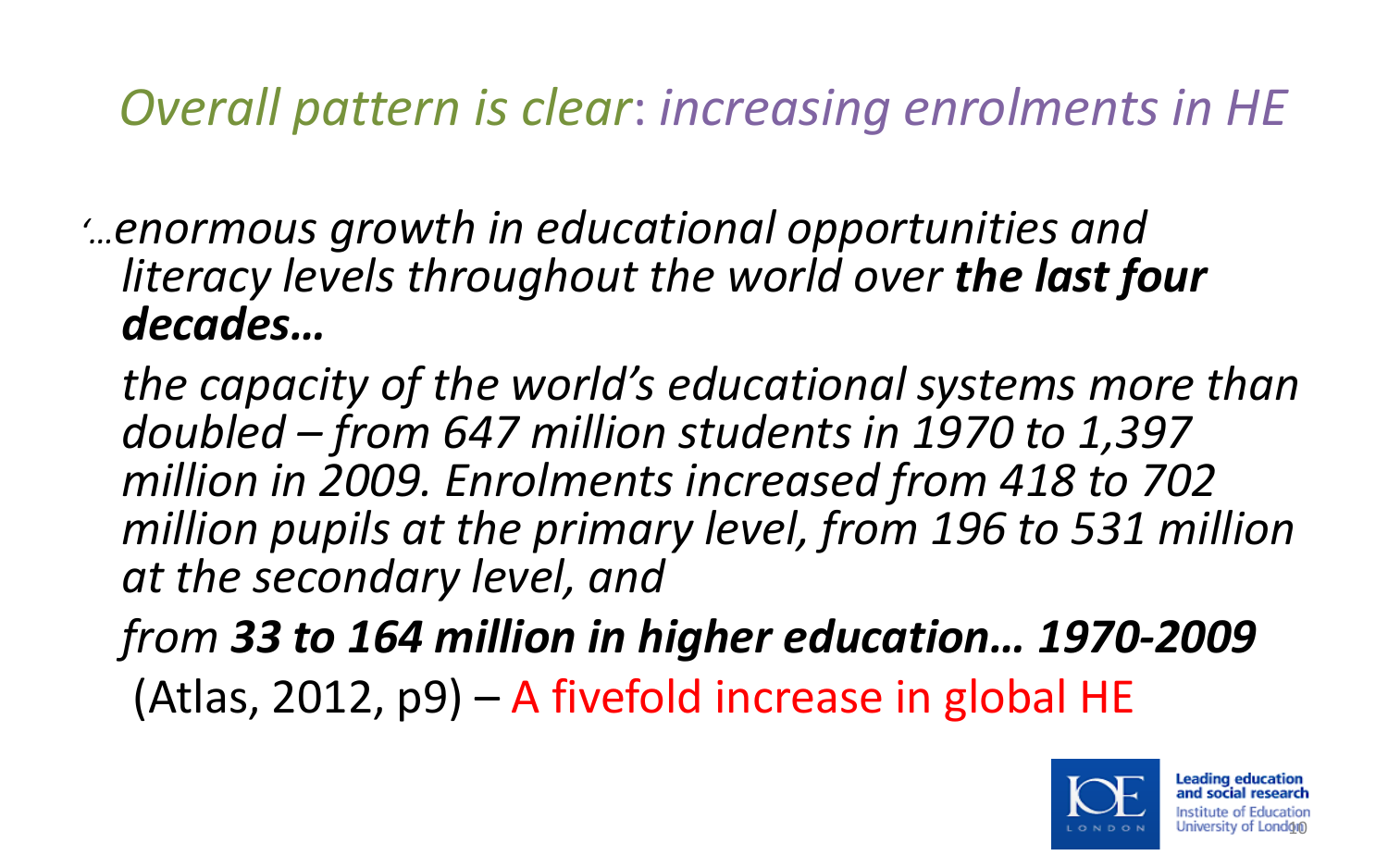Expansion of HE worldwide: *women the principal beneficiaries in all regions? Opportunities & Obstacles*

- Female enrolment at the tertiary level has grown almost twice as fast as that of men over last four decades for reasons that include social mobility, enhanced income potential, international pressure to narrow the gender gap.
- Nevertheless, enhanced access to higher education by women *has NOT always translated into enhanced career opportunities, including the opportunity to use their doctorates in the field of research.'* (2012, p. 75)

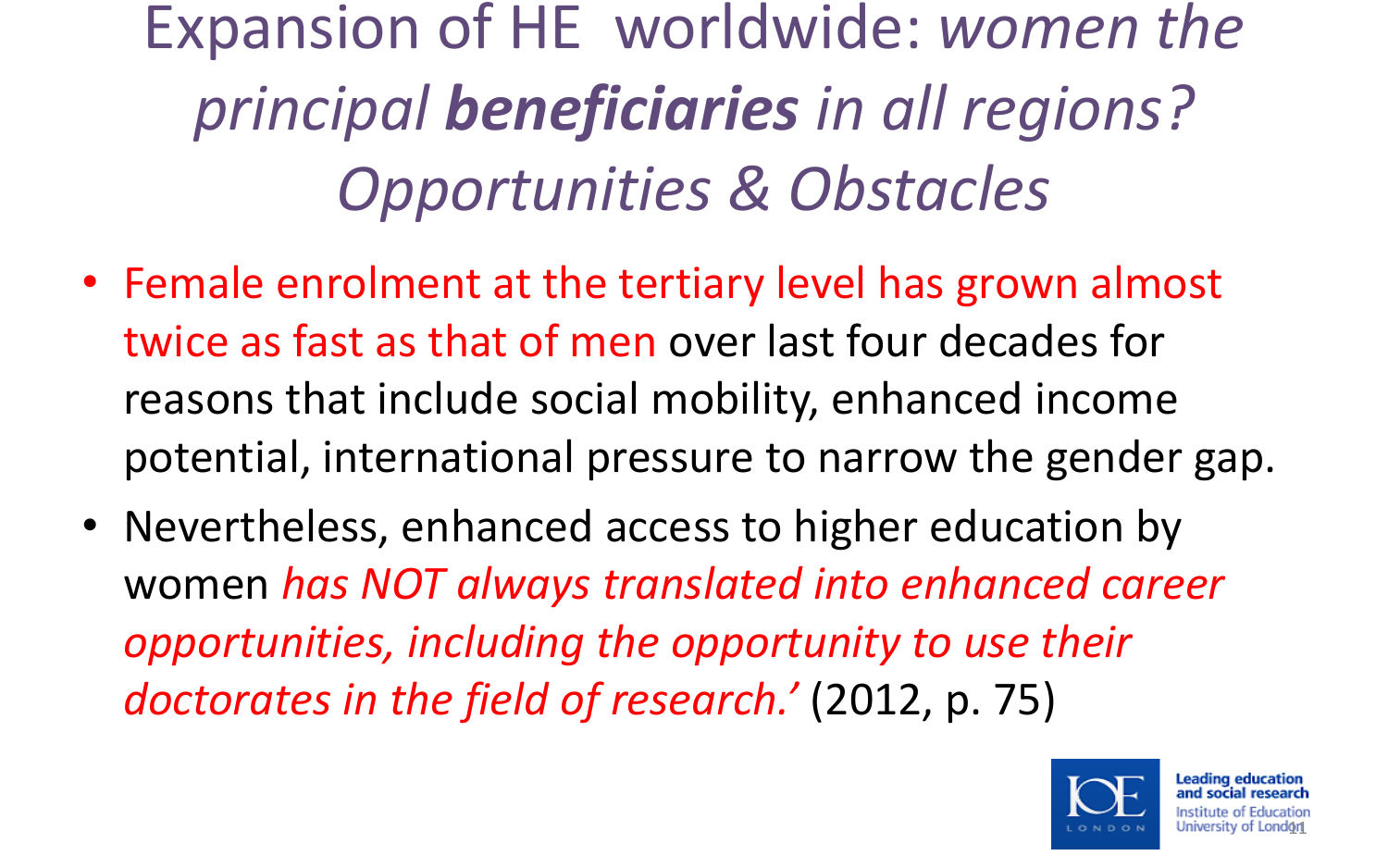New challenges of gender equity in education: girls' persistence

- Girls continue to face discrimination in access to primary education in some countries, and *the female edge in tertiary enrolment up through the master's level disappears when it comes to PhDs and careers in research.*
- On the other hand, once girls gain access to education their levels of *persistence and attainment* often surpass those of males.
- High repetition and dropout rates among males are significant problems.' (2012, p. 107).

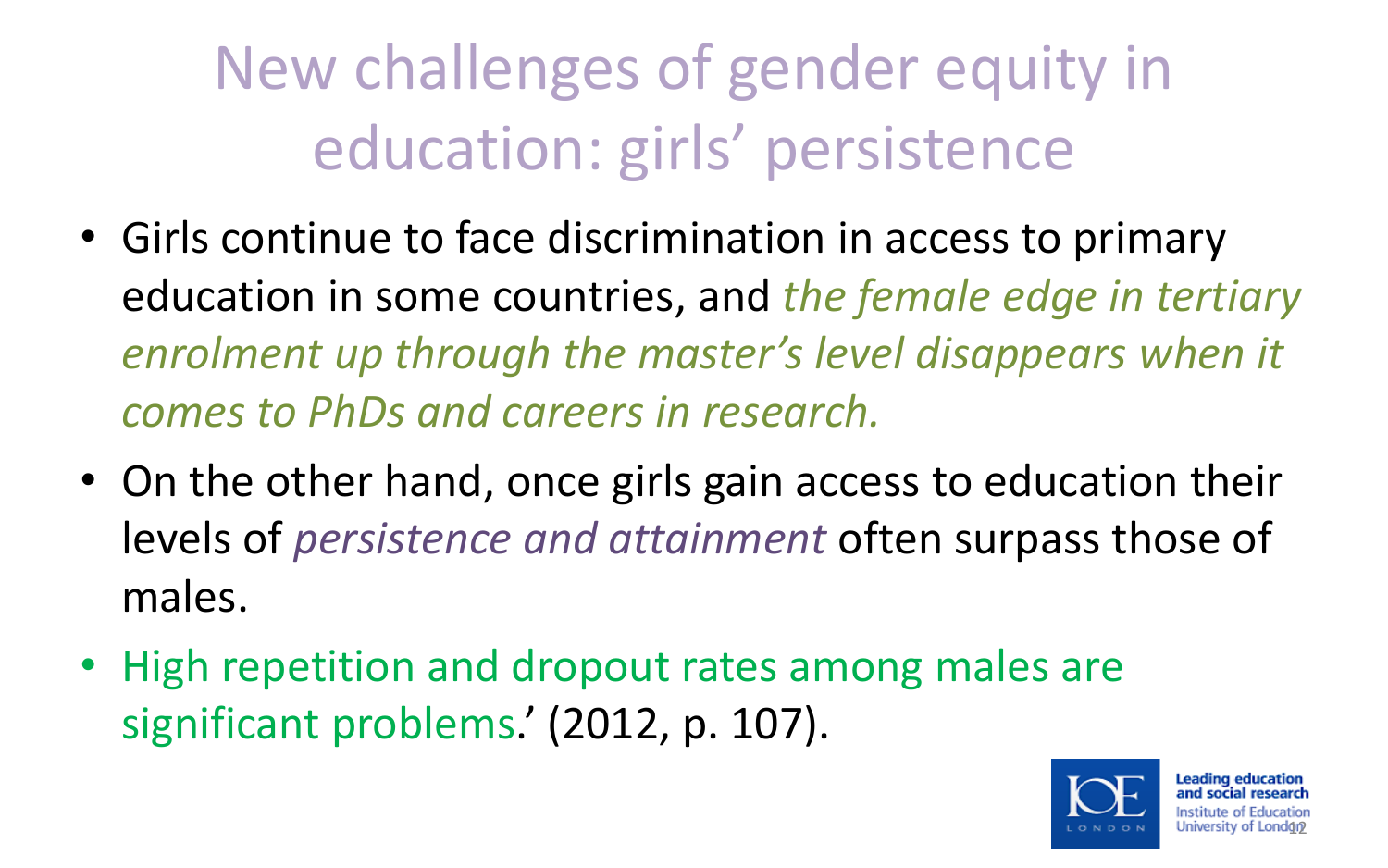## *Women's persistence does not always pay 1*

- Even though higher education leads to individual returns in the form of higher income, women often need to have more education than men to get the same jobs.
- Globalization has led to more attention to *gender egalitarianism*. Finally, once women gain access to higher education they frequently exceed men in grades, evaluations and degree completion.' (2012, p. 84)

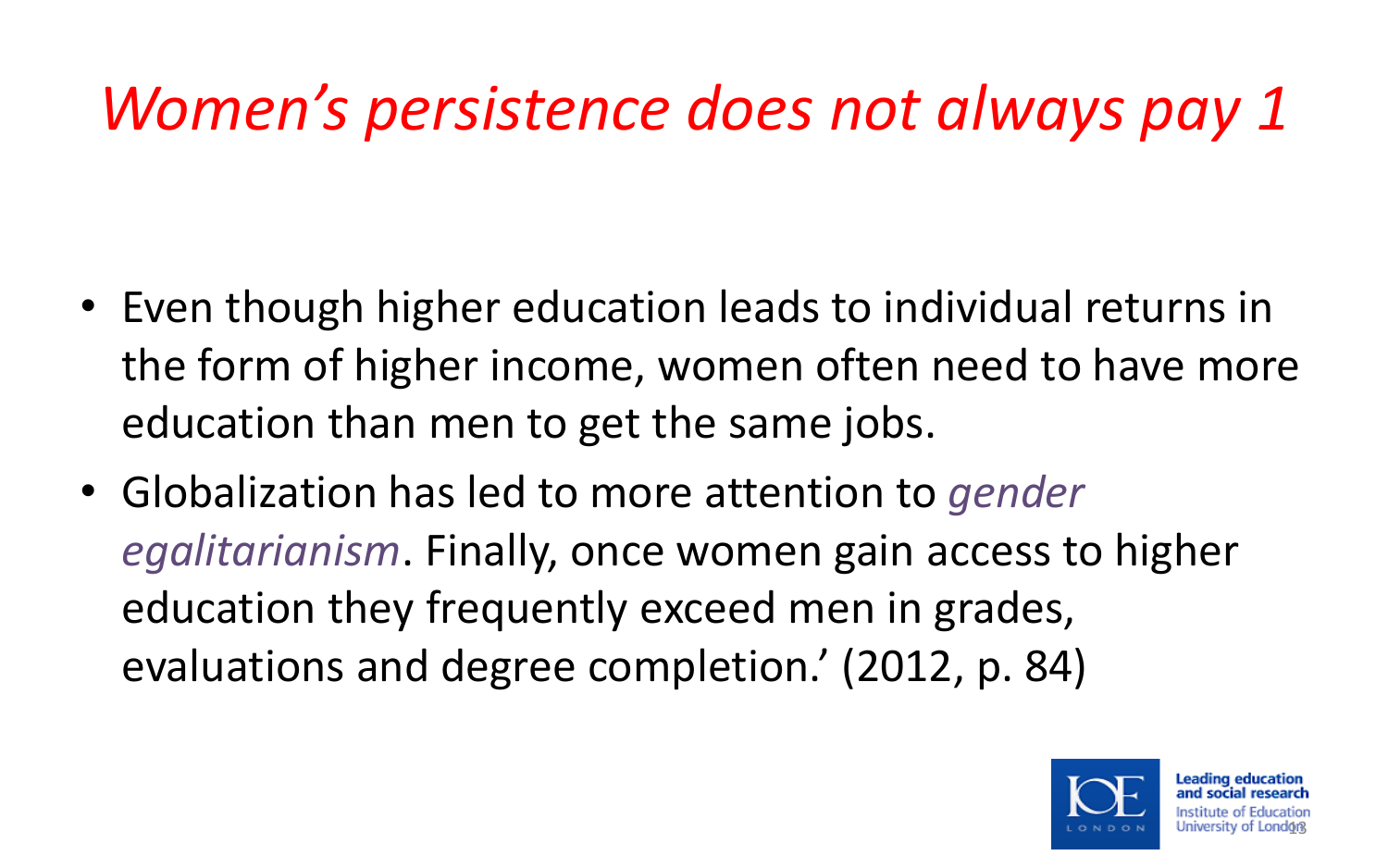## Women's persistence does not always pay 2

- ' over-representation of women in higher education has yet to translate *into proportional representation in the labour market, especially in leadership and decision-making positions*….
- Women continue to confront discrimination in jobs, disparities in power, voice and political representation and the laws that are prejudicial on the basis of their gender. As a result*, welleducated women often end up in jobs where they do not use their full potential and skills.' (my emphasis)* (2012, ch 5 p. 84).

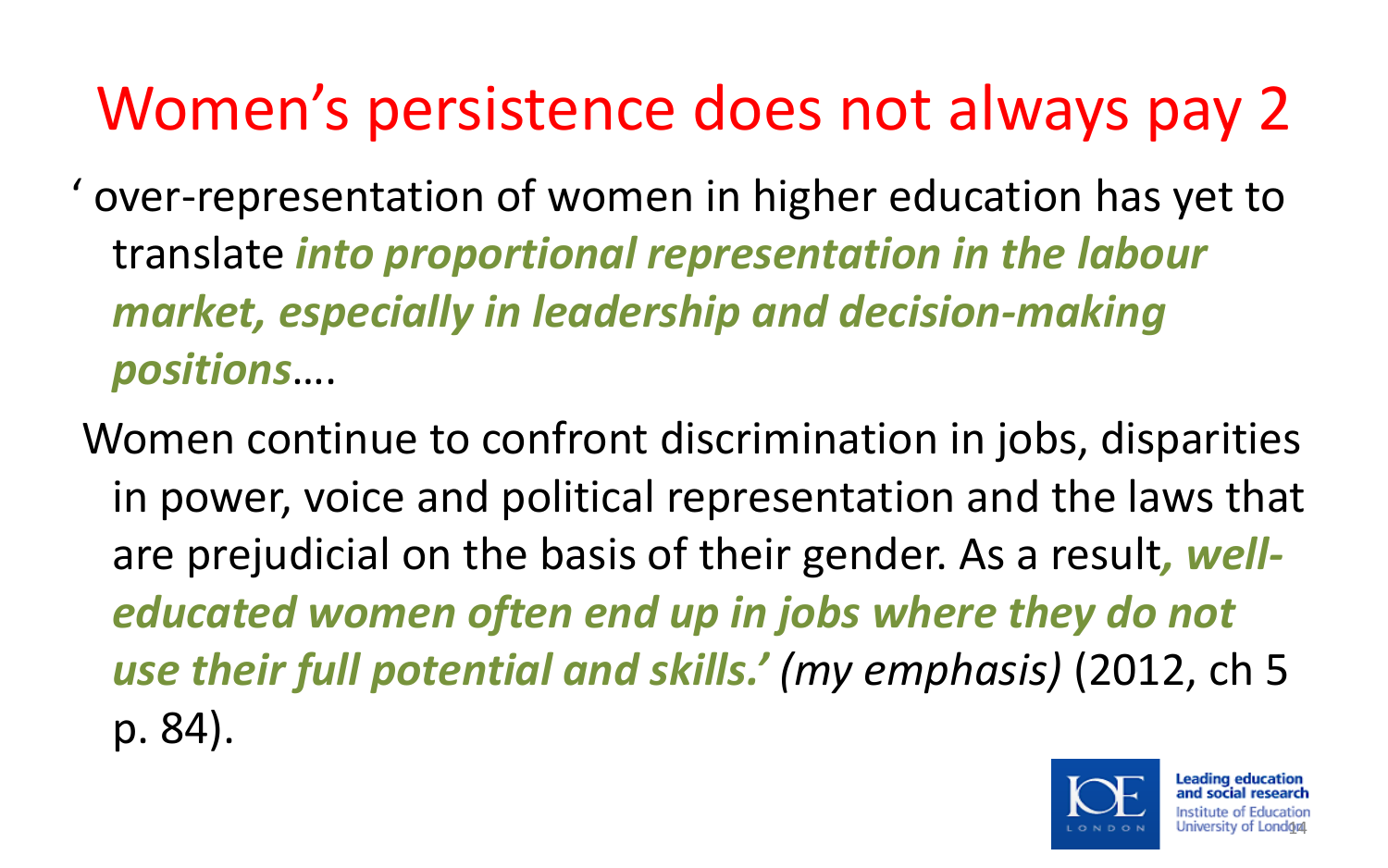### *From 'First-Wave' to 'Second-Wave' Feminists and beyond in globalised HE?*

- Olive Banks (1986) a feminist sociologist of education studied 'best known' British *first-wave* feminists all born in 19th century, developing method of *collective biography*
- Jane Martin (2013) and focus on 'breakthrough generation' and Townsend and Weiner (2011)
- Using similar biographic method of cohort analysis study of *academic feminists as second-wave* in international HE
- Selection of academic feminists from various networks eg Bristol women's studies and social sciences, AERA, BJSE, GEA, WSNA etc and across age cohorts

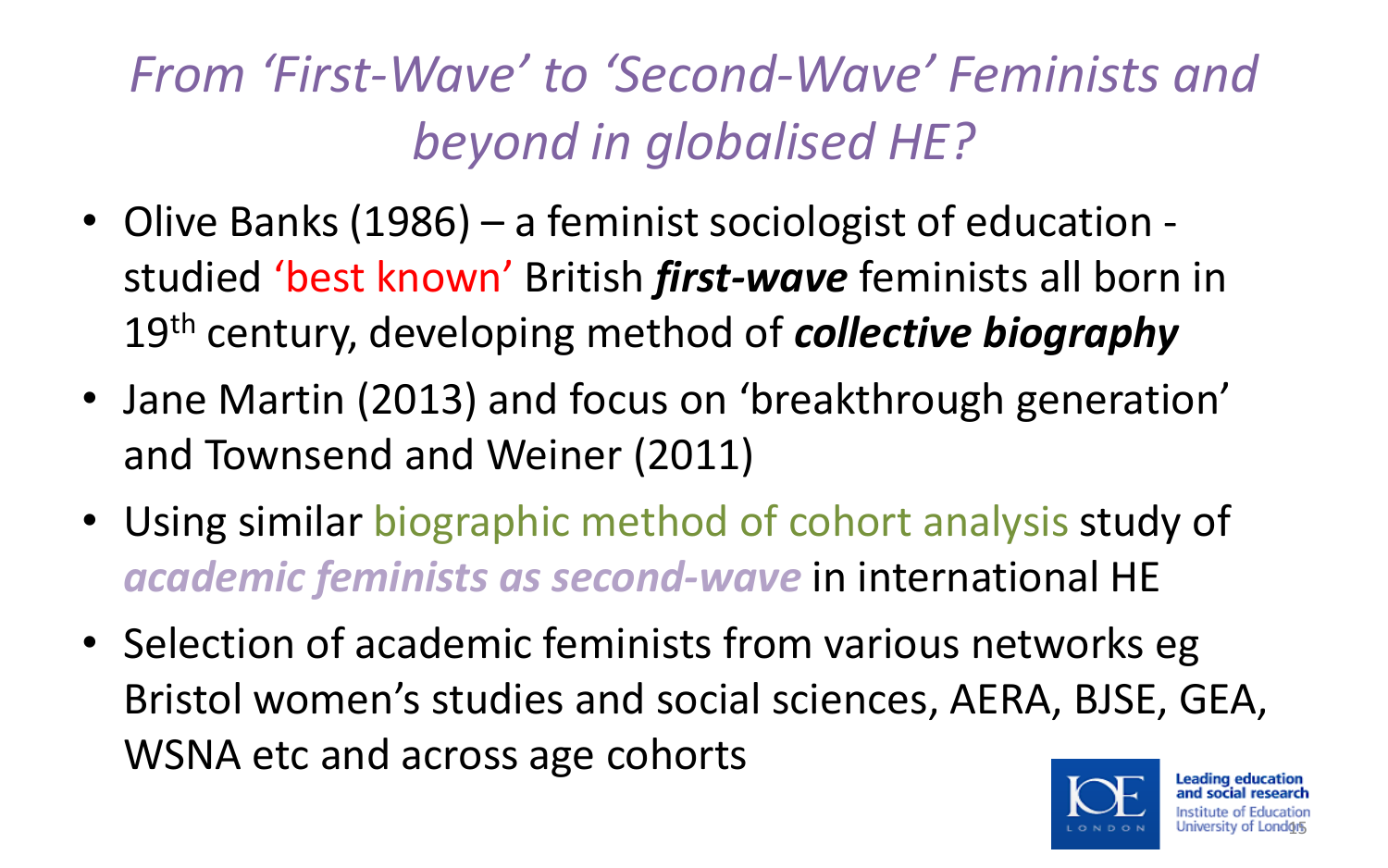## *Exploring academic feminism on transforming HE in changing global contexts 1*

- Questioned circa 110 (self-selected) feminists
- Majority currently resident in the UK but many geographically and socially mobile illustrative of changes
- All working (or recently retired) as university academics, feminist educators and activists
- Majority 82/110 'full' professors in the US-sense
- Vast majority doctors 99/110 PhDs, professional doctorates or by publication

–'Partial' study in both senses – about *feminism* but only illustrative of education and social sciences **Leading education** φб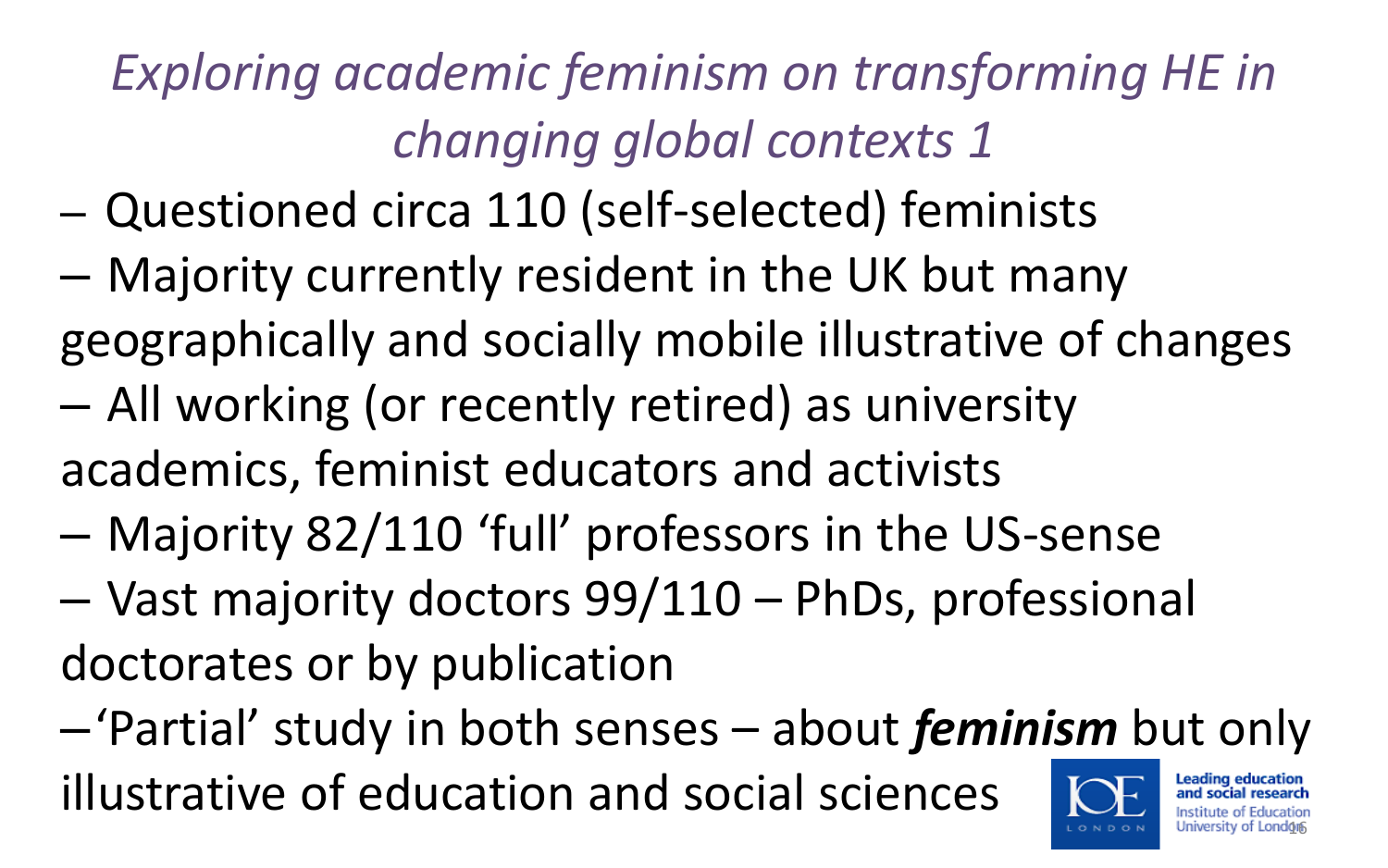*Exploring 'the wave analogy' of feminism on transforming HE in changing global contexts 2*

**Cohort 1 (born 1935-1950)** - *66* (45 UK; 5 Australia/NZ; 6 Canada; 9 USA) - *second-wave feminists?* **Cohort 2 (born 1950-1965)** - *32* (28 UK; 1 Canada, 1 Ireland; 1 USA) *– riding the waves?* **Cohort 3 (born 1965-1980)** - *12* (10 UK; 1 Ireland; 1 Spain) - *third wave feminists or second and a half wave?* Debates within and between the 3 cohorts about types of academic feminism as a political and educational project – all committed to *feminist values*

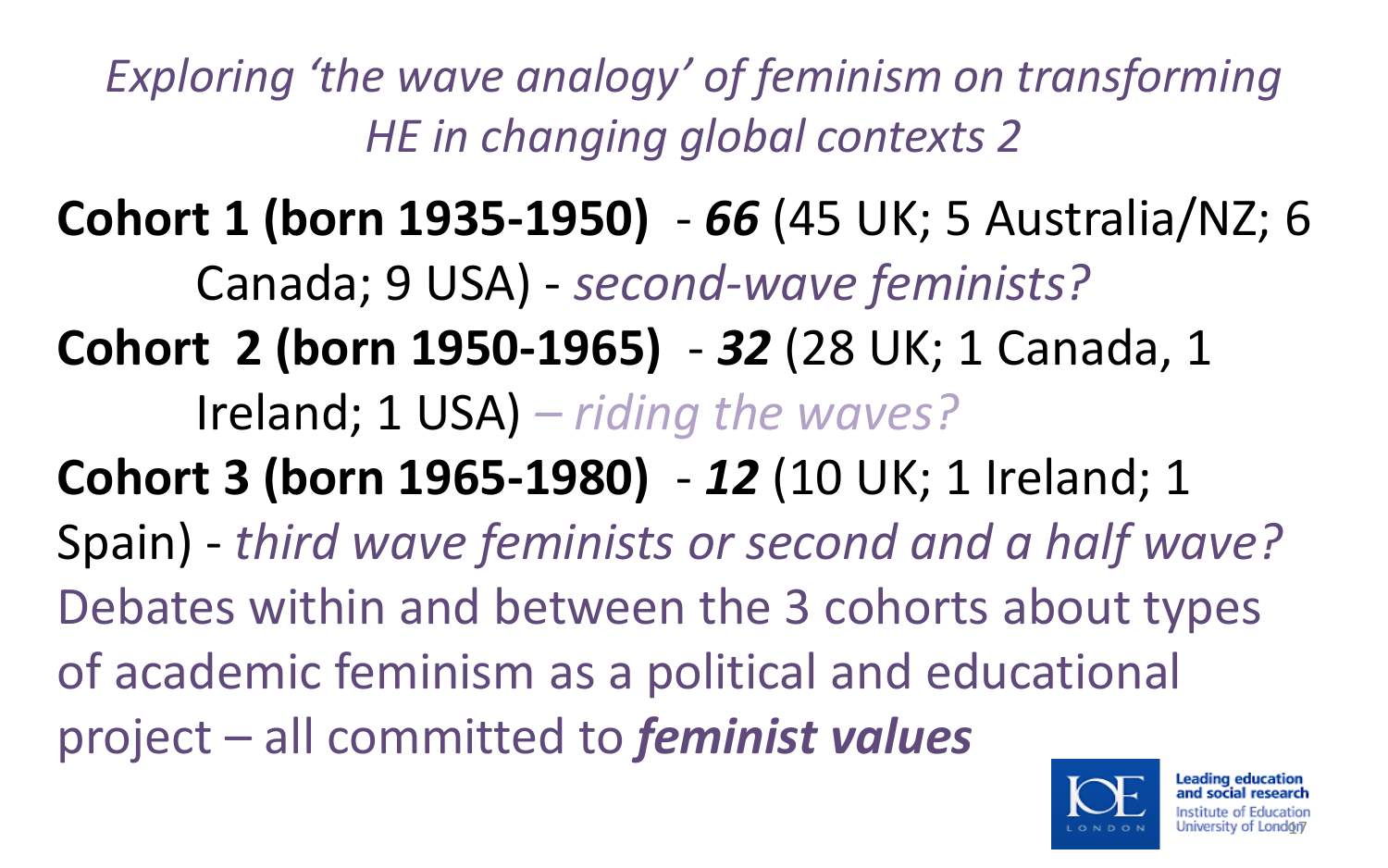# *Exploring 'second-wave feminism' on transforming HE in changing global contexts*

- Many recent reflections are participants eg Kathy Davis & Mary Evans (2011) (eds.,) *Transatlantic Conversations* & (2006); Wendy Robbins et al (2008) (eds.,) *Minds of Our Own: Inventing Feminist Scholarship and Women's Studies in Canada 1966-76*
- Debates about the *wave* analogy from:
- Nancy Hewitt (2010) *No Permanent Waves: Recasting Histories of American Feminism*
- Stevie Smith's poem *Drowning Not Waving*
- To being on the same 'air'/virtual 'wave length' to
- second and a half not third wavers in cohort 3?

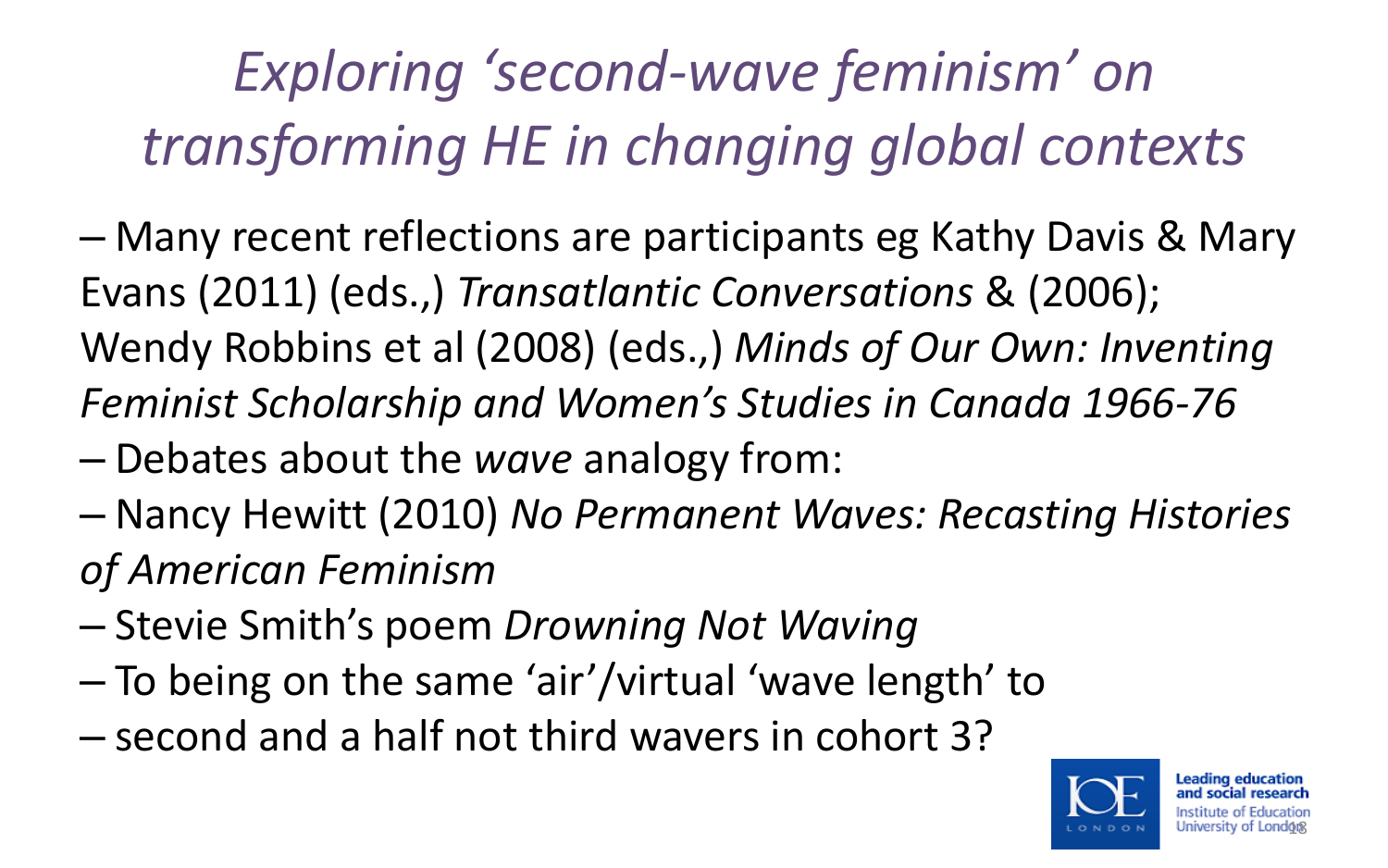#### *Exploring 'second-wave feminism' on transforming HE in changing global contexts 3*

- Across all countries and 3 cohorts majority see themselves as [second-wave] feminists in academia & influenced by these ideological commitments, developing theories and teaching to sustain and expand gender equalities…
- Majority from across diverse middle class family backgrounds, with a substantial minority having parents as either teachers or academics (this is particularly true of the participants from Australia and the USA who are all education feminists)
- Majority are also **'first-in-the-family'** (on a generational basis as many have siblings) to go to college/university...

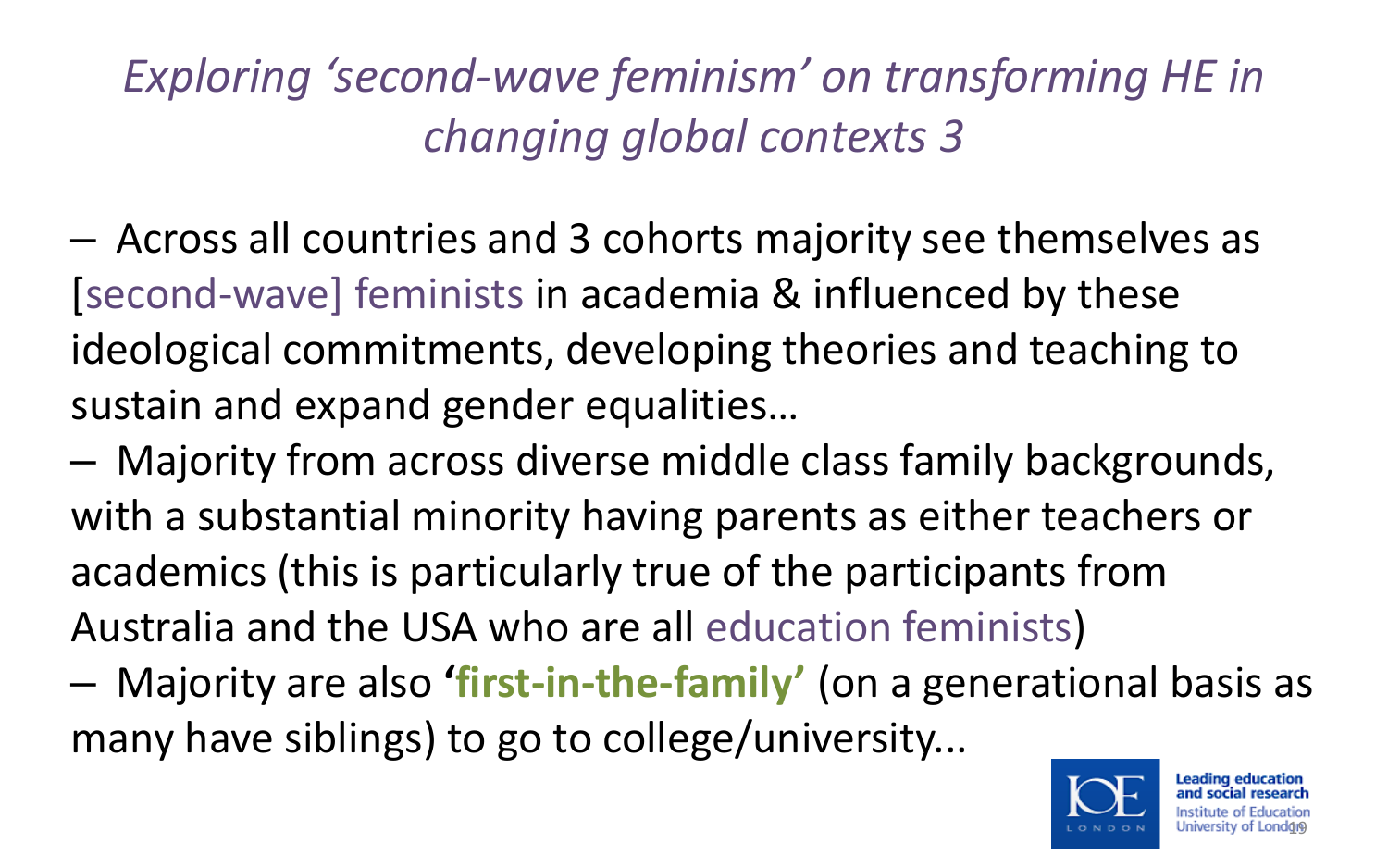#### **Table: 4.3 Social class families [including parental education] across the 3 cohorts**

| <b>Social Class Distribution</b>          | <b>COHO</b><br>RT <sub>1</sub><br>(1935)<br>1950) | <b>COHO</b><br>RT <sub>2</sub><br>(1950)<br>1965) | <b>COHO</b><br><b>RT3</b><br>(1965<br>1980) | <b>TOTALS</b> |
|-------------------------------------------|---------------------------------------------------|---------------------------------------------------|---------------------------------------------|---------------|
| <b>Upper/Upper Middle</b><br><b>Class</b> | 22<br>(33%)                                       | 7<br>(25%)                                        | 3<br>(25%)                                  | 32 (29%)      |
| <b>Middle/Lower Middle</b><br>class       | 30<br>(45%)                                       | 13<br>$(40\%)$                                    | 5<br>(42%)                                  | 48 (45%)      |
| <b>Working class</b>                      | 14<br>$(21\%)$                                    | 12<br>(38%)                                       | 4<br>(33%)                                  | 30(27%)       |
| <b>TOTALS</b>                             | 66                                                | 32                                                | 12                                          | <b>110</b>    |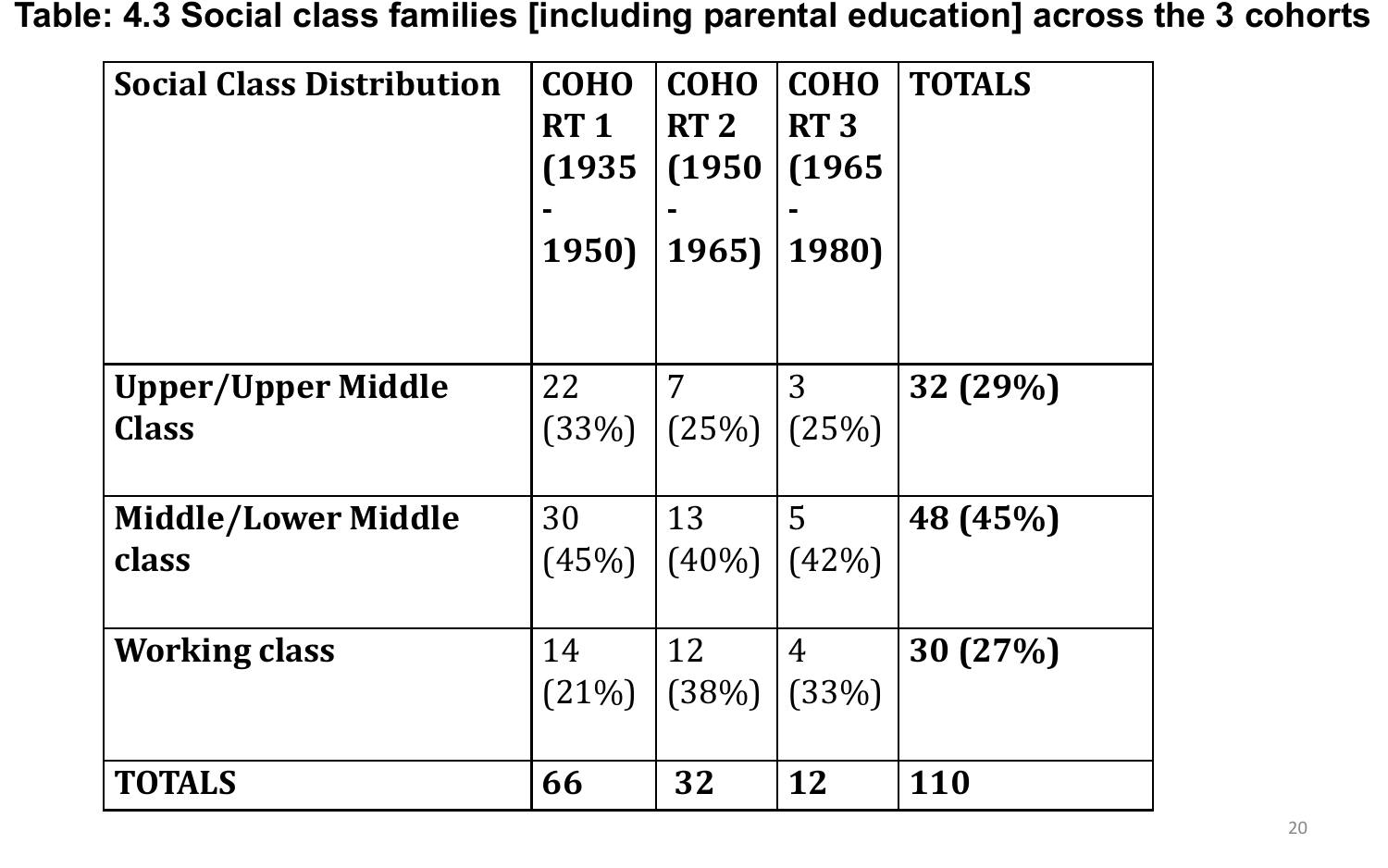#### **Table 4.4 First-in-the-family or first generation to go to university**

| 'First-in-the-family' with working or<br>middle class family | <b>COHOR</b><br>T <sub>1</sub><br>$(1935 -$<br>1950) | <b>COHOR</b><br>T <sub>2</sub><br>$(1950 -$<br>1965) | <b>COHOR</b><br>T <sub>3</sub><br>$(1965 -$<br>1980) | <b>TOTALS</b> |
|--------------------------------------------------------------|------------------------------------------------------|------------------------------------------------------|------------------------------------------------------|---------------|
| 'First-in-the-family'                                        | 26                                                   | 21                                                   | 8(75%)                                               | 55            |
|                                                              | (39%)                                                | $(66\%)$                                             |                                                      | (51%)         |
| <b>Working Class</b>                                         | 14                                                   | 12                                                   | 4(33%)                                               | 30            |
|                                                              | (21%)                                                | (38%)                                                |                                                      | (27%)         |
| <b>Middle Class</b>                                          | 12                                                   | 9                                                    | 4(33%)                                               | 25            |
| 'First-in-the-family'                                        | (18%)                                                | (28%)                                                |                                                      | (23%)         |
|                                                              |                                                      |                                                      |                                                      |               |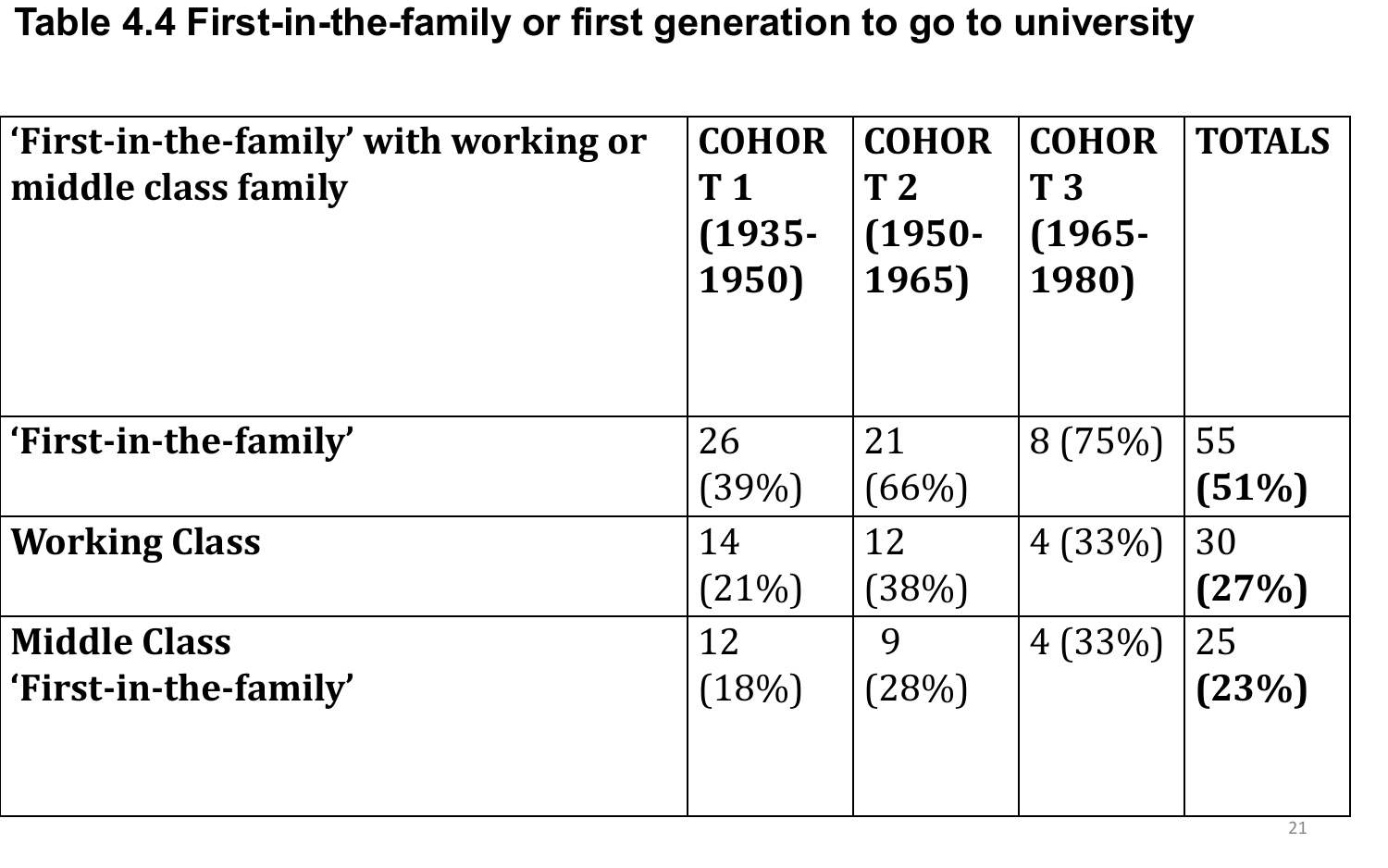# HE expansion has contributed to gender and social mobility for women

- Contradicts English minister for HE David Willetts' claim that 'feminism has trumped egalitarianism' (*The Pinch* 2010;2011)
- *'First-in-the-family' are over 50% made up of:*
	- *Working class backgrounds over 3/5ths*
	- *Middle class backgrounds (including first girls in the family) are 2/5ths*
- Increasing proportions of *'First-in-the-family' and/or working class* across the cohorts but small numbers
- All full of passion for feminist project as an *e[ducational](http://www.ioe.ac.uk/index.html)  and political* project

<u>22</u>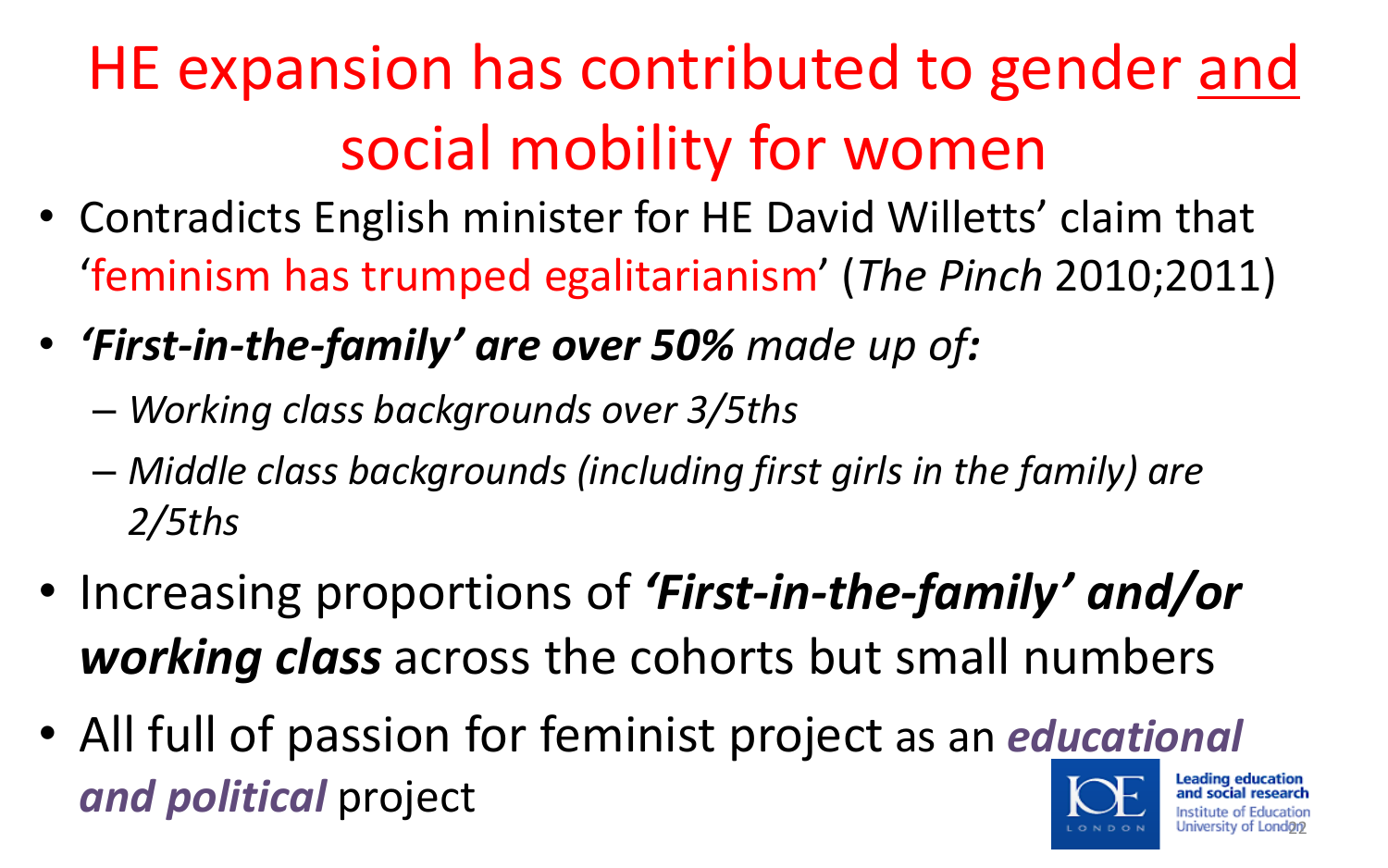#### *Being an academic feminist in global academe in changing global contexts*

- Critique of global academy for academic feminist research: –Imaginative projects, despite forbidding austere contexts *for girls as students and young people*, viz:
- –Sexualisation and girls' 'success' through new media (Ringrose 2012)
- –*EU-funded Daphne project*  GAP work Improving gender-related violence intervention and referral through youth-practitioner training (Alldred and Cullen 2012-2015)

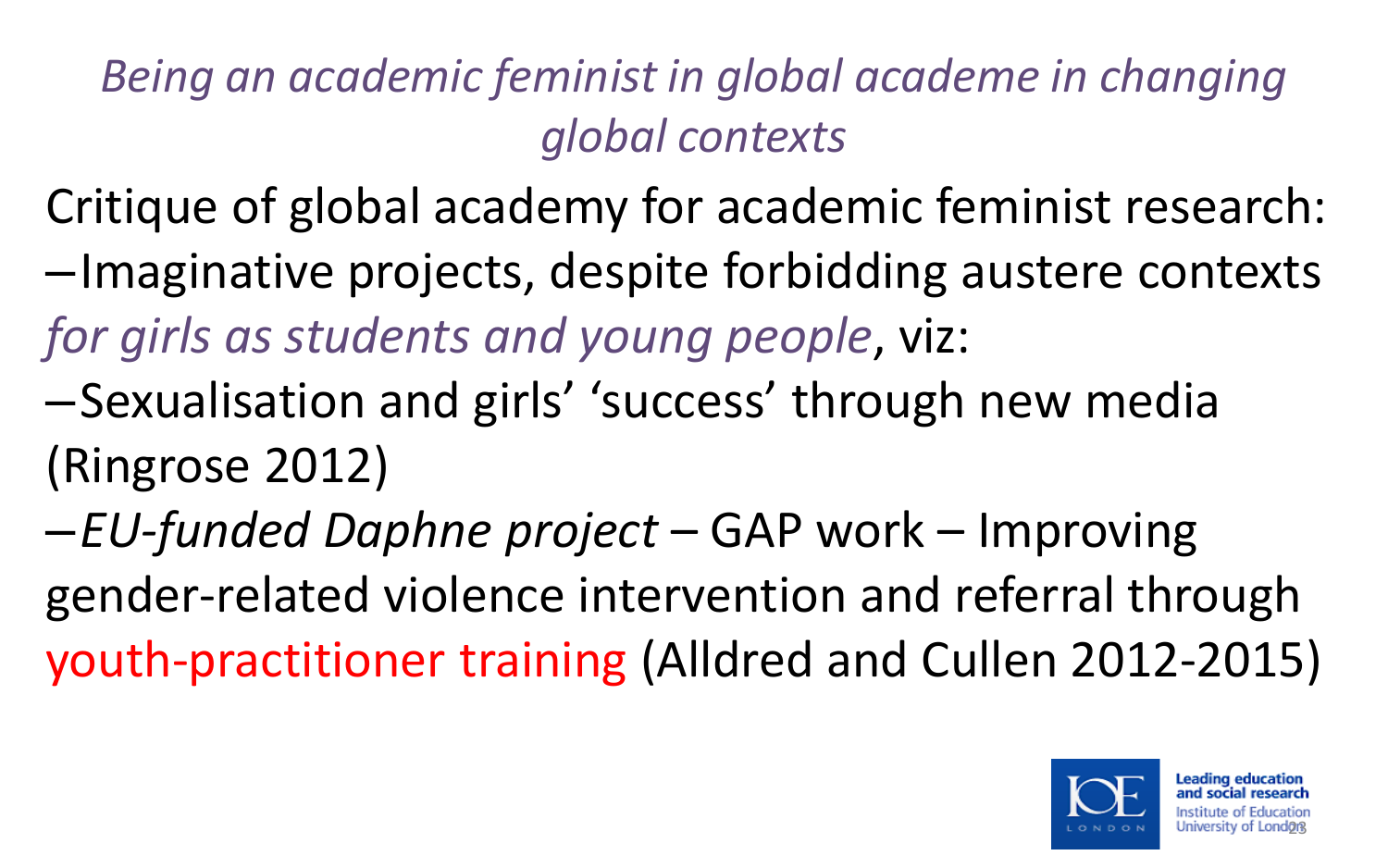*Being an academic feminist in global academe in changing global contexts* 

Across all cohorts critique of the global academy in terms of the possibilities of academic feminism:

- Intensification and individualization 'hideous' academe
- –Imaginative projects, for academe and leadership:
- –Changing management and leadership (Burke, 2012; Hey & Morley, 2011 and 2013)
- Evidence of gender equality in HE as 'misogynistic numbers game' (Morley 2011)
- –Question of subjects & students, including postgraduates